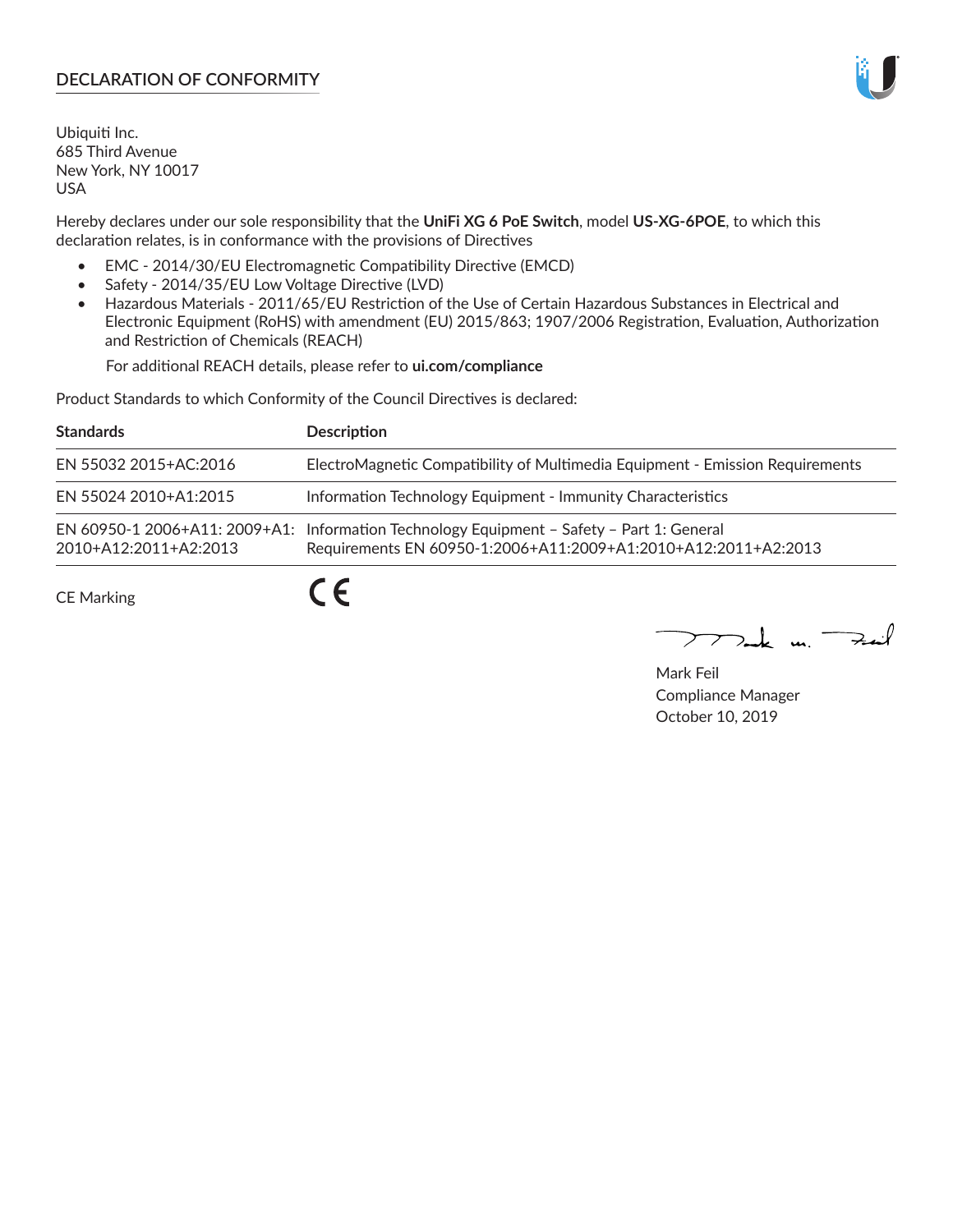# **DECLARATION OF CONFORMITY**



### **български** [Bulgarian]

С настоящото Ubiquiti декларира, че това устройство US-XG-6POE е в съответствие със съществените изисквания и други приложими разпоредби на Директиви 2014/30/ЕС, 2014/35/ЕС.

### **Hrvatski** [Croatian]

Ubiquiti ovim putem izjavljuje da je ovaj uređaj US-XG-6POE sukladan osnovnim zahtjevima i ostalim bitnim odredbama Direktiva 2014/30/EU, 2014/35/EU.

# **Čeština** [Czech]

Ubiquiti tímto prohlašuje, že toto US-XG-6POE zařízení, je ve shodě se základními požadavky a dalšími příslušnými ustanoveními směrnic 2014/30/EU, 2014/35/EU.

## **Dansk** [Danish]

Hermed, Ubiquiti, erklærer at denne US-XG-6POE enhed, er i overensstemmelse med de væsentlige krav og øvrige relevante krav i direktiver 2014/30/EU, 2014/35/EU.

## **Nederlands** [Dutch]

Hierbij verklaart Ubiquiti, dat deze US-XG-6POE apparaat, in overeenstemming is met de essentiële eisen en de andere relevante bepalingen van richtlijnen 2014/30/EU, 2014/35/EU.

### **English**

Hereby, Ubiquiti, declares that this US-XG-6POE device, is in compliance with the essential requirements and other relevant provisions of Directives 2014/30/EU, 2014/35/EU.

## **Eesti keel** [Estonian]

Käesolevaga Ubiquiti kinnitab, et antud US-XG-6POE seade, on vastavus olulistele nõuetele ja teistele asjakohastele sätetele direktiivide 2014/30/EL, 2014/35/EL.

### **Suomi** [Finnish]

Täten Ubiquiti vakuuttaa, että tämä US-XG-6POE laite, on yhdenmukainen olennaisten vaatimusten ja muiden sitä koskevien direktiivien 2014/30/EU, 2014/35/EU.

### **Français** [French]

Par la présente Ubiquiti déclare que l'appareil US-XG-6POE, est conforme aux exigences essentielles et aux autres dispositions pertinentes des directives 2014/30/UE, 2014/35/UE.

## **Deutsch** [German]

Hiermit erklärt Ubiquiti, dass sich dieses US-XG-6POE Gerät, in Übereinstimmung mit den grundlegenden Anforderungen und den anderen relevanten Vorschriften der Richtlinien 2014/30/EU, 2014/35/EU befindet.

### **Ελληνικά** [Greek]

Δια του παρόντος, Ubiquiti, δηλώνει ότι αυτή η συσκευή US-XG-6POE, είναι σε συμμόρφωση με τις βασικές απαιτήσεις και τις λοιπές σχετικές διατάξεις των οδηγιών 2014/30/EE, 2014/35/EE.

### **Magyar** [Hungarian]

Ezennel Ubiquiti kijelenti, hogy ez a US-XG-6POE készülék megfelel az alapvető követelményeknek és más vonatkozó 2014/30/EU, 2014/35/EU irányelvek rendelkezéseit.

### **Íslenska** [Icelandic]

Hér, Ubiquiti, því yfir að þetta US-XG-6POE tæki er í samræmi við grunnkröfur og önnur viðeigandi ákvæði tilskipana 2014/30/ESB, 2014/35/ESB.

### **Italiano** [Italian]

Con la presente, Ubiquiti, dichiara che questo dispositivo US-XG-6POE, è conforme ai requisiti essenziali ed alle altre disposizioni pertinenti delle direttive 2014/30/UE, 2014/35/UE.